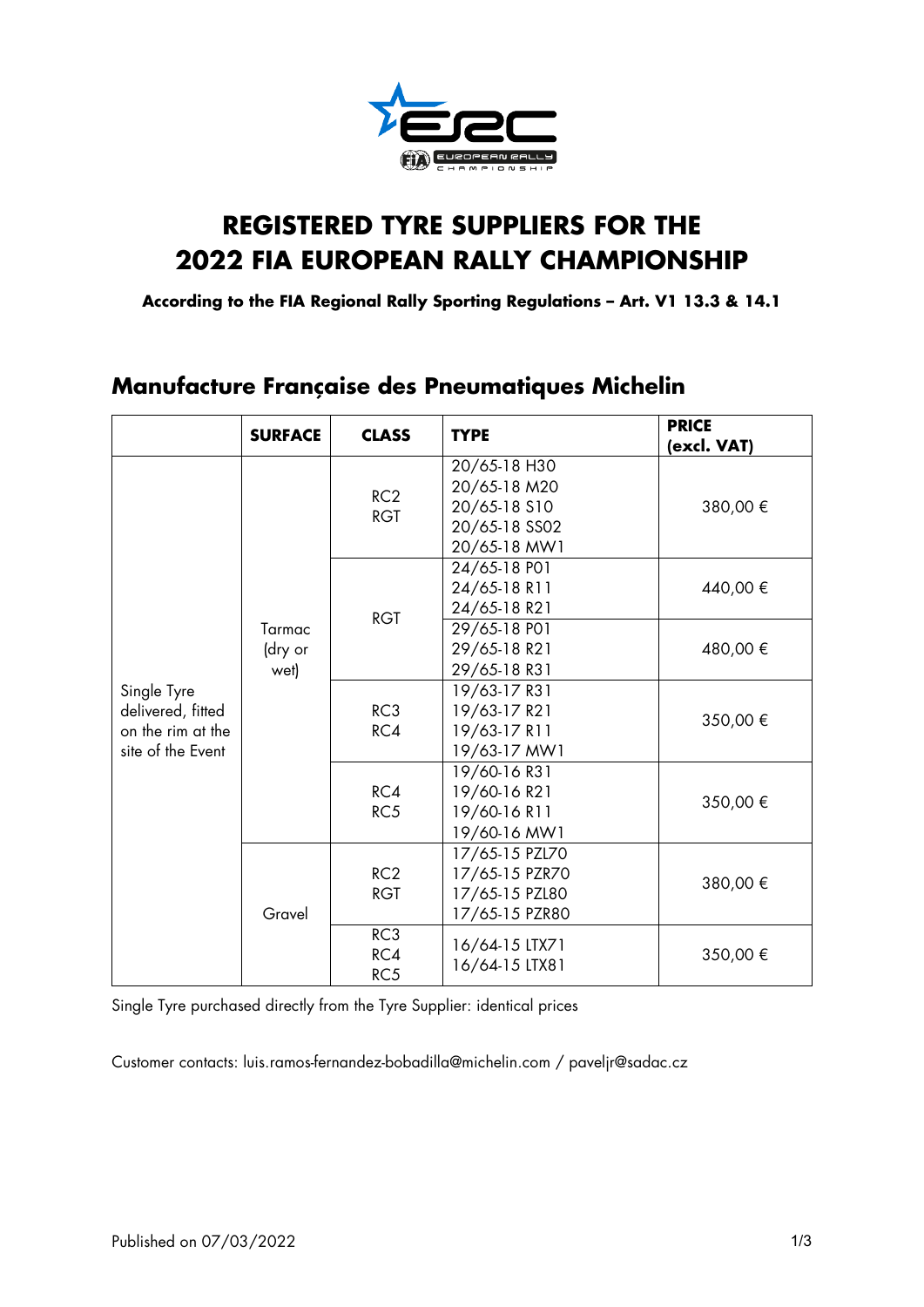

# **REGISTERED TYRE SUPPLIERS FOR THE 2022 FIA EUROPEAN RALLY CHAMPIONSHIP**

**According to the FIA Regional Rally Sporting Regulations – Art. V1 13.3 & 14.1**

|                   | <b>SURFACE</b>            | <b>CLASS</b>      | <b>TYPE</b>                                                                                                                                                                                                                              | <b>PRICE</b><br>(excl. VAT) |
|-------------------|---------------------------|-------------------|------------------------------------------------------------------------------------------------------------------------------------------------------------------------------------------------------------------------------------------|-----------------------------|
|                   | Tarmac<br>(dry or<br>wet) | RC2<br><b>RGT</b> |                                                                                                                                                                                                                                          | 366,00 €                    |
|                   |                           |                   | 235/40R18 RA5A                                                                                                                                                                                                                           | 380,00€                     |
|                   |                           |                   | 235/40R18 RA7+B                                                                                                                                                                                                                          | 371,00 €                    |
|                   |                           |                   | 235/40R18 RA7B                                                                                                                                                                                                                           | 366,00€                     |
|                   |                           |                   | 235/40R18 RA9                                                                                                                                                                                                                            | 366,00€                     |
|                   |                           |                   | 235/40R18 RFID RA9                                                                                                                                                                                                                       | 361,00 €                    |
|                   |                           |                   | 235/40R18 RWB                                                                                                                                                                                                                            | 380,00 €                    |
|                   |                           |                   | 195/50R16 84H RA5                                                                                                                                                                                                                        | 289,00€                     |
|                   |                           | RC4               | 195/50R16 84H RA7                                                                                                                                                                                                                        | 289,00€                     |
|                   |                           | RC5               | 195/50R16 84H RA7+                                                                                                                                                                                                                       | 289,00€                     |
|                   |                           |                   | 195/50R16 RWB                                                                                                                                                                                                                            | 309,00€                     |
| Single Tyre       |                           |                   | 205/45R17 84H RA5                                                                                                                                                                                                                        | 345,00 €                    |
| delivered, fitted |                           | RC3               | 205/45R17 84H RA7                                                                                                                                                                                                                        | 345,00 €                    |
| on the rim at the |                           | RC4               | 205/45R17 84H RA7+                                                                                                                                                                                                                       | 345,00 €                    |
| site of the Event |                           |                   | 235/40R18 RA5<br>205/45R17 RW1<br>205/65R15 K4<br>205/65R15 K6<br>205/65R15 KM6<br>205/65R15 Reinf RFID K4B<br>205/65R15 Reinf RFID K6B<br>205/65R15TLK8<br>175/70R15 K4<br>175/70R15 K6<br>185/70R15 K4<br>185/70R15 K6<br>185/70R15 K8 | 345,00 €                    |
|                   |                           |                   |                                                                                                                                                                                                                                          | 335,00 €                    |
|                   | Gravel                    |                   |                                                                                                                                                                                                                                          | 335,00 €                    |
|                   |                           | RC2               |                                                                                                                                                                                                                                          | 335,00 €                    |
|                   |                           | <b>RGT</b>        |                                                                                                                                                                                                                                          | 361,00 €                    |
|                   |                           |                   |                                                                                                                                                                                                                                          | 361,00 €                    |
|                   |                           |                   |                                                                                                                                                                                                                                          | 335,00 €                    |
|                   |                           |                   |                                                                                                                                                                                                                                          | 242,00 €                    |
|                   |                           | RC3               |                                                                                                                                                                                                                                          | 242,00 €                    |
|                   |                           | RC4               |                                                                                                                                                                                                                                          | 242,00 €                    |
|                   |                           | RC5               |                                                                                                                                                                                                                                          | 242,00 €                    |
|                   |                           |                   |                                                                                                                                                                                                                                          | 242,00 €                    |

### **Pirelli Tyre S.p.A.**

Single Tyre purchased directly from the Tyre Supplier: identical prices

Customer contact: [alberto.ferloni@pirelli.com](mailto:alberto.ferloni@pirelli.com)